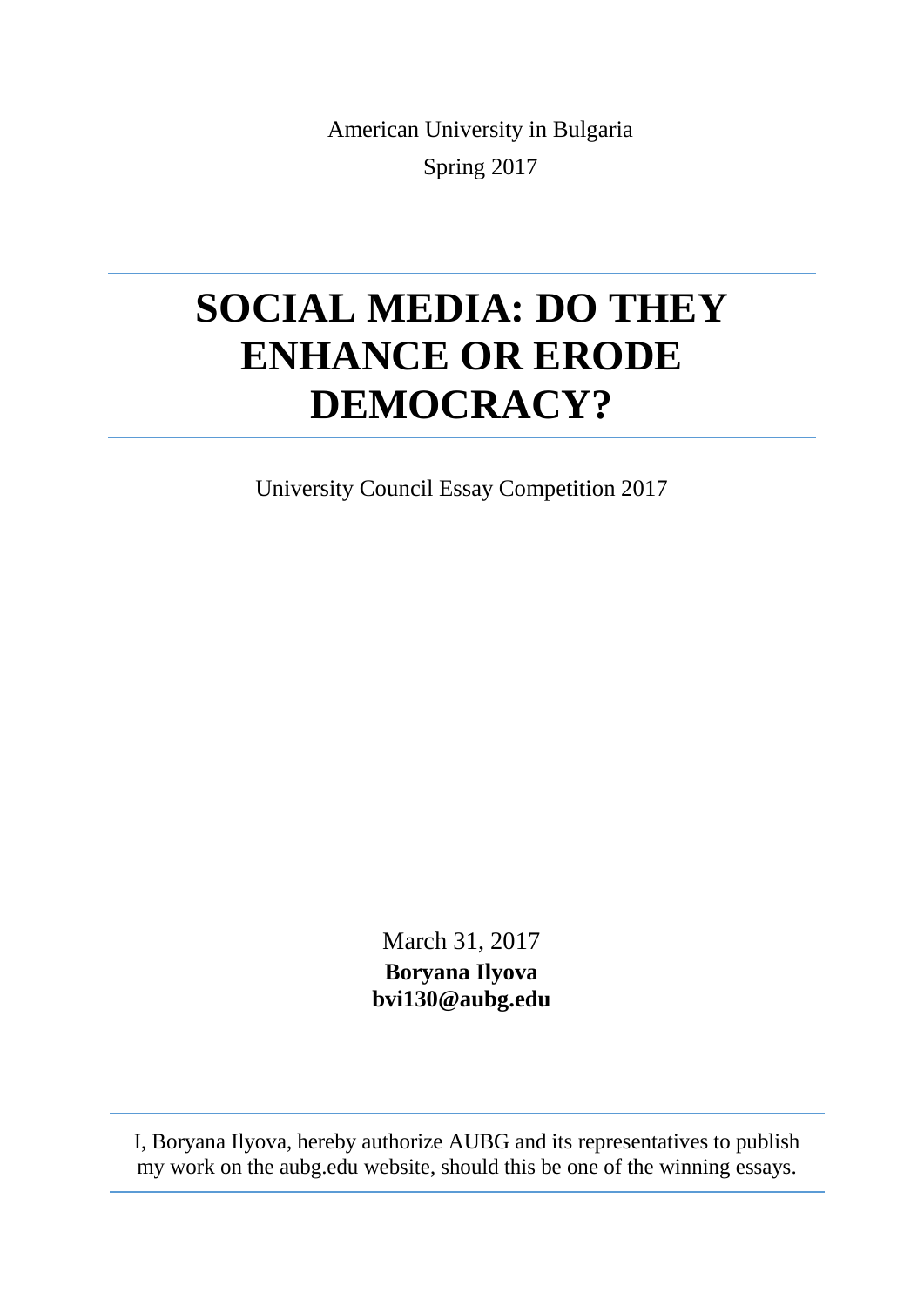2017. Fake news and Donald Trump continue to dominate the agenda since #Elections2016. @POTUS (claims he) works towards making America great again, but his social media communication with the public is more self-aggrandizing than discussion-oriented.

2016. Social media allegedly played a major role in the #Brexit campaign and "Leave" ended up as the preferred option at the referendum, because Brexit activists had more vociferous and emotional messages than "Remain" supporters.

2013. The #BlackLivesMatter solidarity movement for dignity, justice and respect for Black people started a discussion of race relations after a 17-year-old African-American teenager, Trayvon Martin, was murdered. The hashtag and the demonstrations organized under its umbrella continue to this day.

2011. Protesters of the Arab Spring used Facebook and Twitter to coordinate demonstrations, communicate between each other, and raise global awareness of what was happening in their countries.

Clearly, the list is far from inclusive and thorough, but even with this limited number of examples, it is evident that the influence of social media on democracy is complex and manifold. In this essay, I will focus primarily on the effects of social media on civic engagement and participation, action, and access to up-to-date and unbiased information, imperative for a successful political democracy. I argue that social media is not inherently detrimental for democracy, but the way we are currently allowing it to trample on citizens' ability to think rationally, make informed decisions, and thus engage fully in the democratic processes, is eroding the democratic ideal both on a political and on a social level.

According to Robert Dahl, there are five criteria for the existence of a democratic process – effective participation, enlightened understanding, control of the agenda, voting equality, and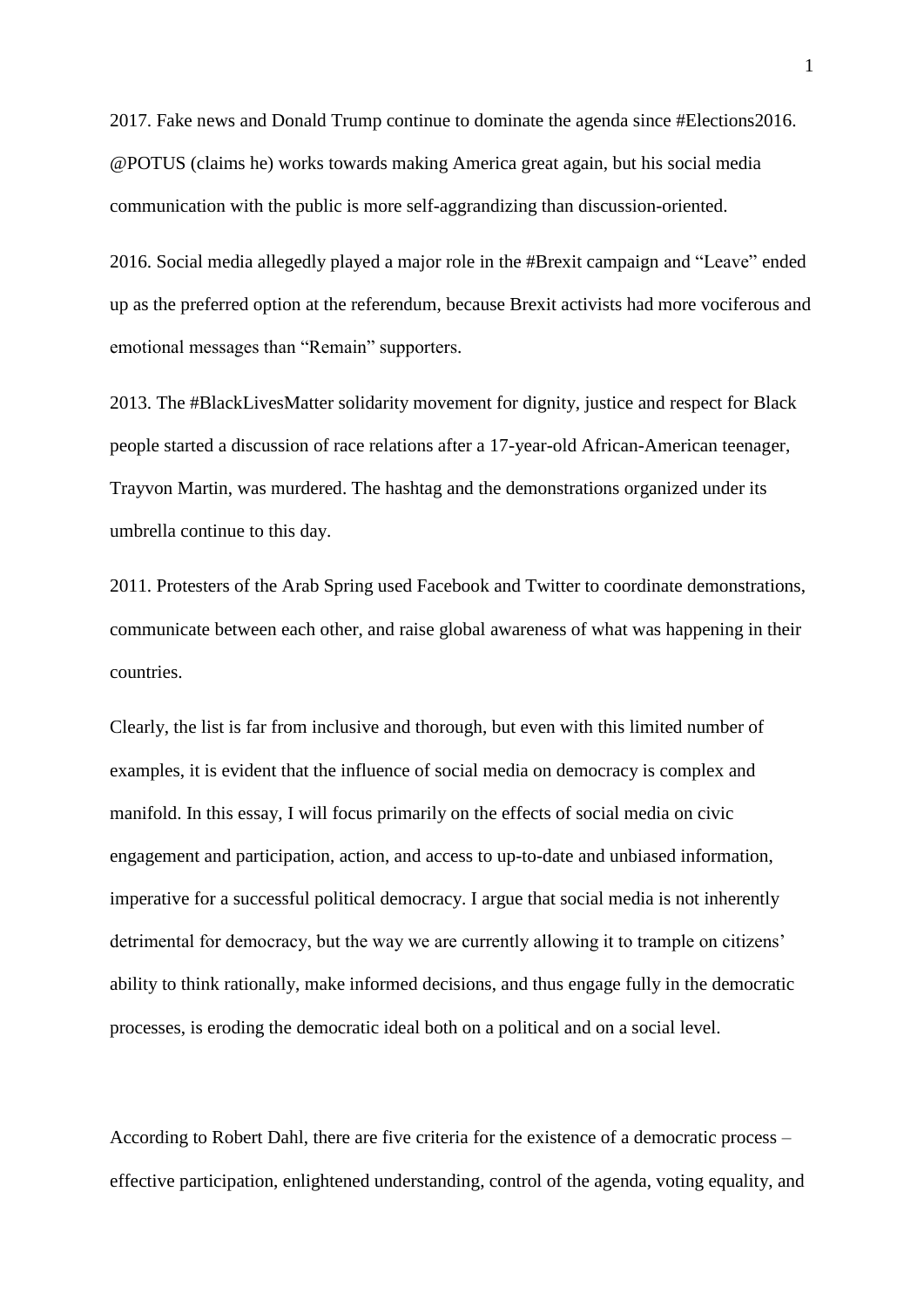the inclusion of adults. These ensure political equality between the members of the community and provide them with equal opportunities to exercise their responsibilities towards the state (Dahl, 1998, pp. 37-39). One channel through which citizens can get access to the information they need to understand the issues on the agenda and exercise the first three standards for democracy, is through media.

Media is referred to as "the fourth estate," an additional power besides the established traditional division into legislative, executive and judiciary systems. The media is supposed to be outside of government control and serve as a watchdog, ensure political pluralism, offer an exchange of opinions and a platform for debate, and inform the public of the day's events in an accessible and thorough manner. By extension, social media is supposed to have the same functions and responsibilities.

A key characteristic of social media is that it is much more unregulated, sporadic, and spontaneous than traditional media, because it is used and created mainly by the masses, not the informed media consumer or the educated media professional. Being so, it offers an infinite variety of opinions and reflects a variety of worldviews and political stances. Unlike traditional media, social media offers a two-way communication and provides more opportunities for response and "live" debate. In this way, it enhances democracy, because it provides the basis for Dahl's first three criteria for a democracy – enlightened understanding, effective participation, and control of the agenda.

"The first duty of a man is to think for himself," said José Martí, and what a better way to think critically than to acquaint yourself with different points of view first? Despite the variety of opinions it offers, however, social media also has several characteristics that are particularly detrimental to man's ability to think for himself - the spread of fake news and conspiracy theories, the feedback loop it creates, and the passive activism it breeds.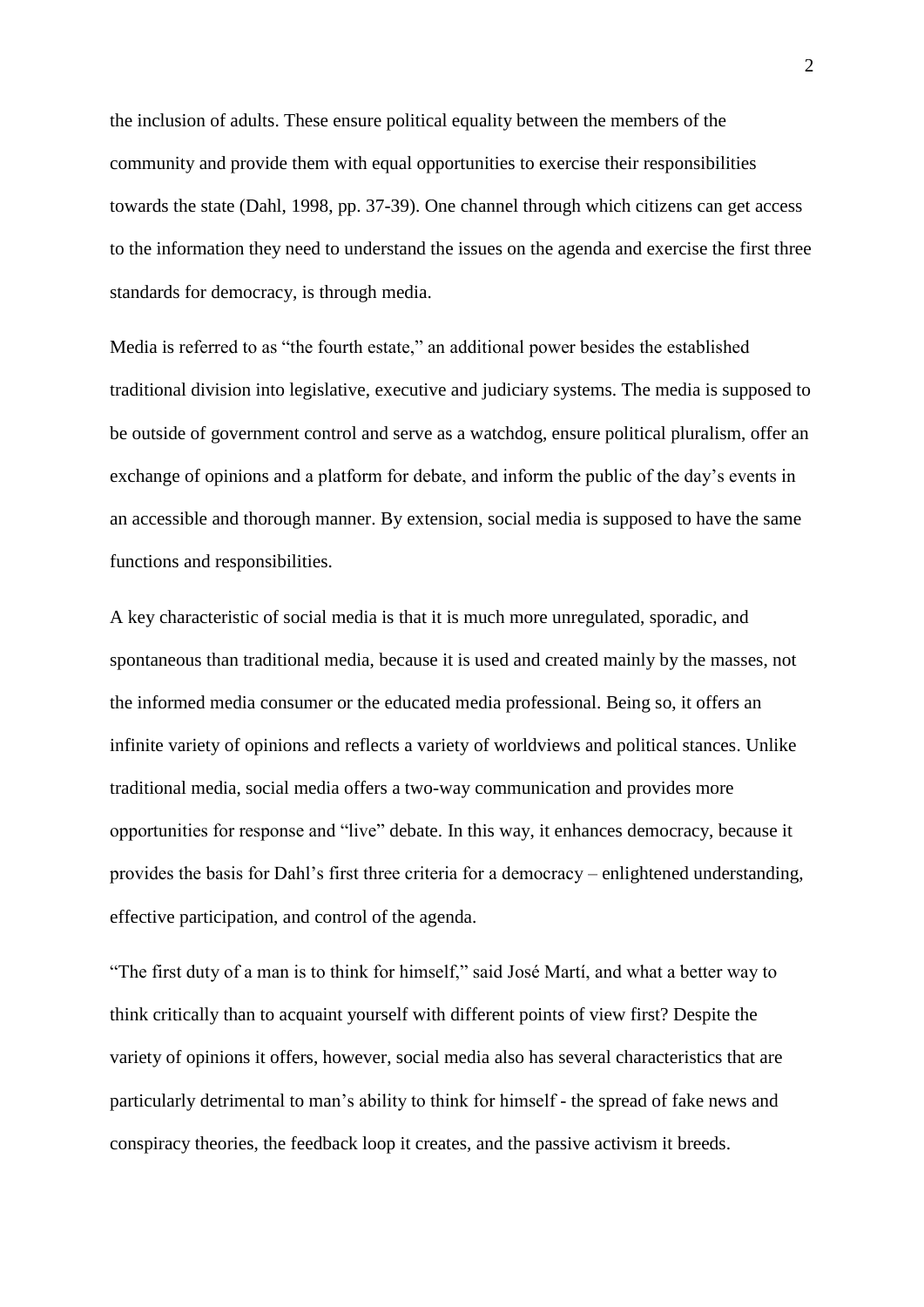Social media creates echo chambers/filter bubbles/hermetic media bubbles/political ghettos/feedback loops/information cocoons/tunnel vision – call it as you may, this phenomenon entails that you get surrounded only by information you agree with and are ready to defend. "What's so scary about that?," someone could ask. After all, very few people like to torture themselves with reading and analyzing a point-of-view opposing their own, so they simply click on the "Unfollow" or "Hide post" and their problem is solved.

In fact, this is where the problem starts taking root. When you hide, ignore or reject the posts you don't agree with, you are limiting your access to information and your ability to take rational and informed democratic decisions based on complete, thorough, and truthful account of the day's events. Focusing on a one-sided representation of news limits your critical thinking and enlightened understanding. According to Dahl, "each member [of the community] must have equal and effective opportunities for learning about the relevant alternative policies and their likely consequences" (Dahl, 1998, p. 37). Despite social media's freedom of expression and the lower levels of government and corporate control, access to unbiased quality information is restricted by algorithms based on personal preferences. This makes Dahl's ideal for enlightened understanding close to unattainable, because control over what we watch, read or hear by a third party impairs our judgments.

The problem social media creates for democracy in this case is not a lack of pluralism of news. In fact, as Moses Shumow states, "at no point in history have we had more opportunities for seeking out and sharing information; at the same time, those choices are obscured, not through scarcity or lack of access, as may have been the case in the past, but through ubiquity and abundance" (Shumow, 2015, p. 203). Despite the ubiquity and abundance of information, however, information is often oversimplified and stripped from its content by news outlets craving for social media presence, and access to both sides of the narrative is often inadequate and inefficient due to social media algorithms.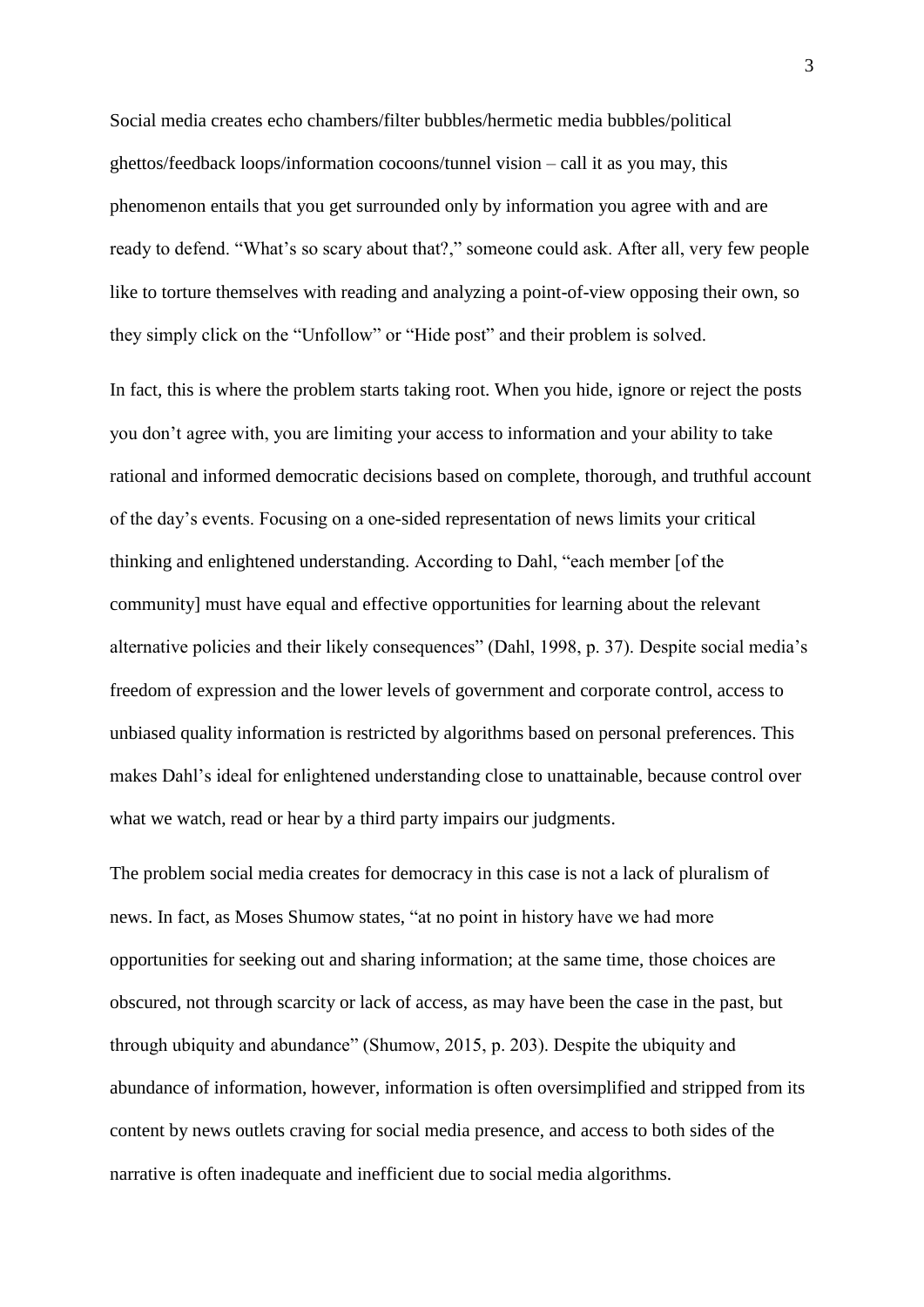Social media sites, as well as news outlets, operate for profit, which is why they look for marketable stories, which does not always result in the public's interest. Traditional types of media – TV, radio, newspapers with online presence – tailor their content to fit the requirements of social media in order to get more shares, likes, and engagement. This is why they choose a certain format, and use a language that appeals to the masses, but is not necessarily the most accurate and representative one. Social media also tends to favor posts that are funny, surprising or shocking over complex material, which is another reason why media outlets sometimes simplify their messages to the audience, thus swaying their meaning, or rely on entertainment-related posts altogether.

But the main reason why we have limited access to information from both sides of the narrative is due to social media algorithms. Facebook, for example, uses special algorithms to tailor the content on your News Feed to your wants. Based on what pages you like, what key words you use, how much time you spend looking at certain posts while scrolling down your newsfeed, and who knows how many other variables, Facebook algorithms use your preferences to provide your "daily me," an idea toyed in 1995 by MIT Media Lab founder Nicholas Negroponte, but increasingly gaining momentum in recent years, particularly due to the advances in technology and the rising recourse to automation and algorithms.

"Daily me" is envisioned as a highly customizable digital source of information that considers your interests and filters out anything that would not match them, thus offering you a highly biased, inflexible and one-sided account of the day's events. This sure matches your "want to know," but in a democratic society, citizens also should have access to what they "need to know" in order to be able to exercise their rational thought and enlightened understanding. Such customizable source of information, as is Facebook News Feed, focuses on the "want" rather than on the "need" of the people and this creates a whole lot of problems for democracy and citizen participation.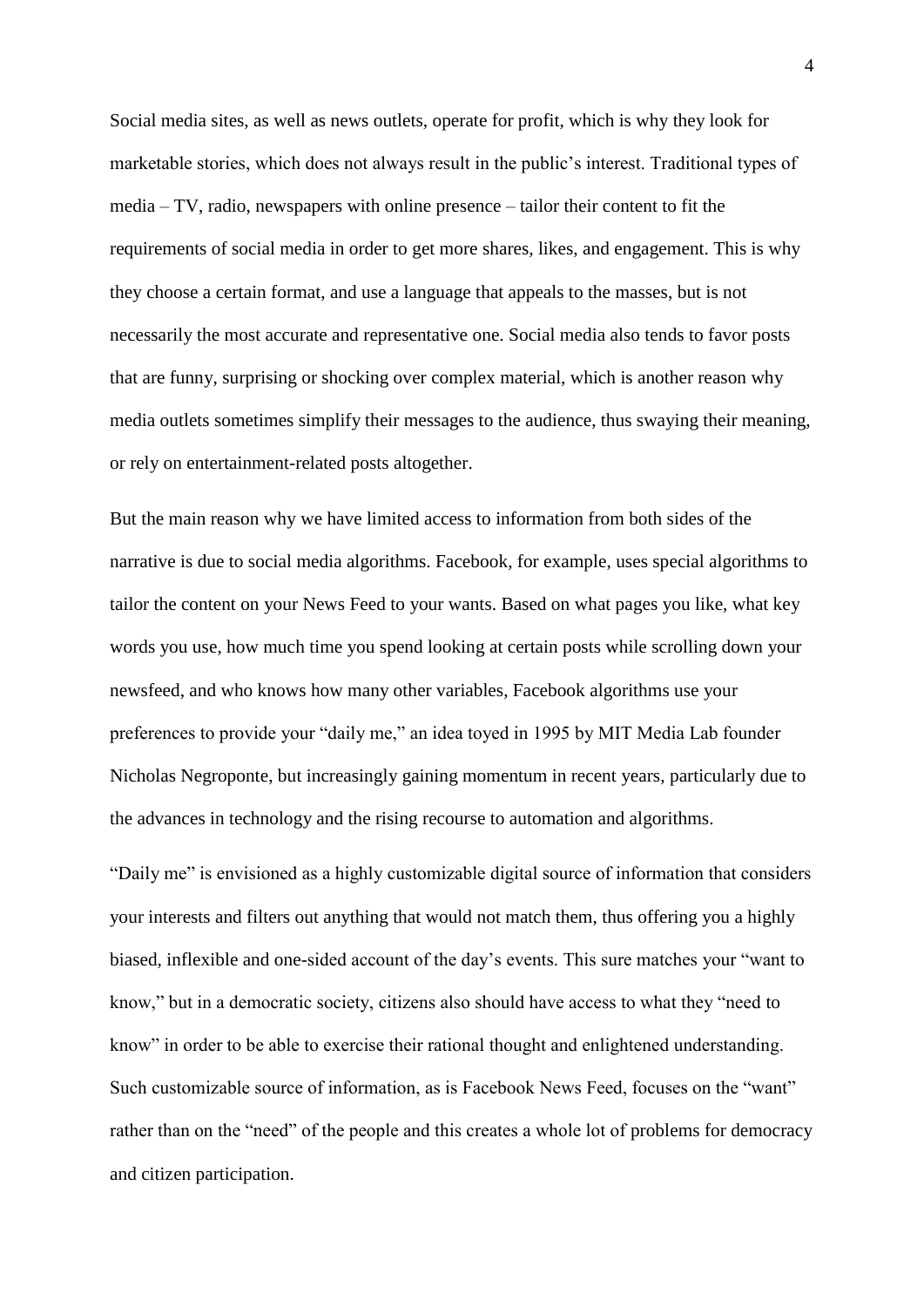Information cocoons and social media echo chambers lead to confirmation bias, groupthink, group polarization and ideological radicalization. In his *book Going to Extremes: How Like Minds Unite and Divide*, Cass Sunstein discusses how social media often serves to confirm and enhance users' antecedent views (resulting in confirmation bias), exactly because they surround themselves with like-minded people. According to Sunstein, Barack Obama's success in 2008 was mainly due to the widespread support and enthusiasm for him in social networks – the more it appeared in users' social networks, the more likely they were to support him, the more likely they were to share their opinions, the more their opinions would appear in their connections' social networks,… (Sunstein, 2009, p. 24).

Similar circular patterns of support, confirmation bias, and groupthink became evident following the elections in the United States in November 2016. Hillary supporters, including pro-democrat media news outlets, were dumbfound when the results became known, never having contemplated the possibility of her losing. Why? Because the opinions in their social network were predominantly in her support – they were offered pro-democrat opinions by news algorithms, anti-republican messages like "We all hate Trump" were scattered across their news feeds, shocking posts about the scandalous billionaire president-to-be raced for their attention. And they never saw outside their political cocoon.

Lack of cross-ideological engagement leads to ideological segregation and group polarization where otherwise it would not have happened. Sunstein argues that on many political issues, people tend towards the middle by virtue of humility, but once they see other people agree with them, their beliefs are confirmed, confirmation breeds confidence, and this brings an even more extreme stance (HarvardLawSchool, 2017). Precursor and necessary factor for group polarization, the idea of groupthink has negative implications for the democratic process. In Irving Janis' words: "groupthink leads to many problems of defective decisionmaking, including incomplete survey of alternatives and objectives, failure to examine the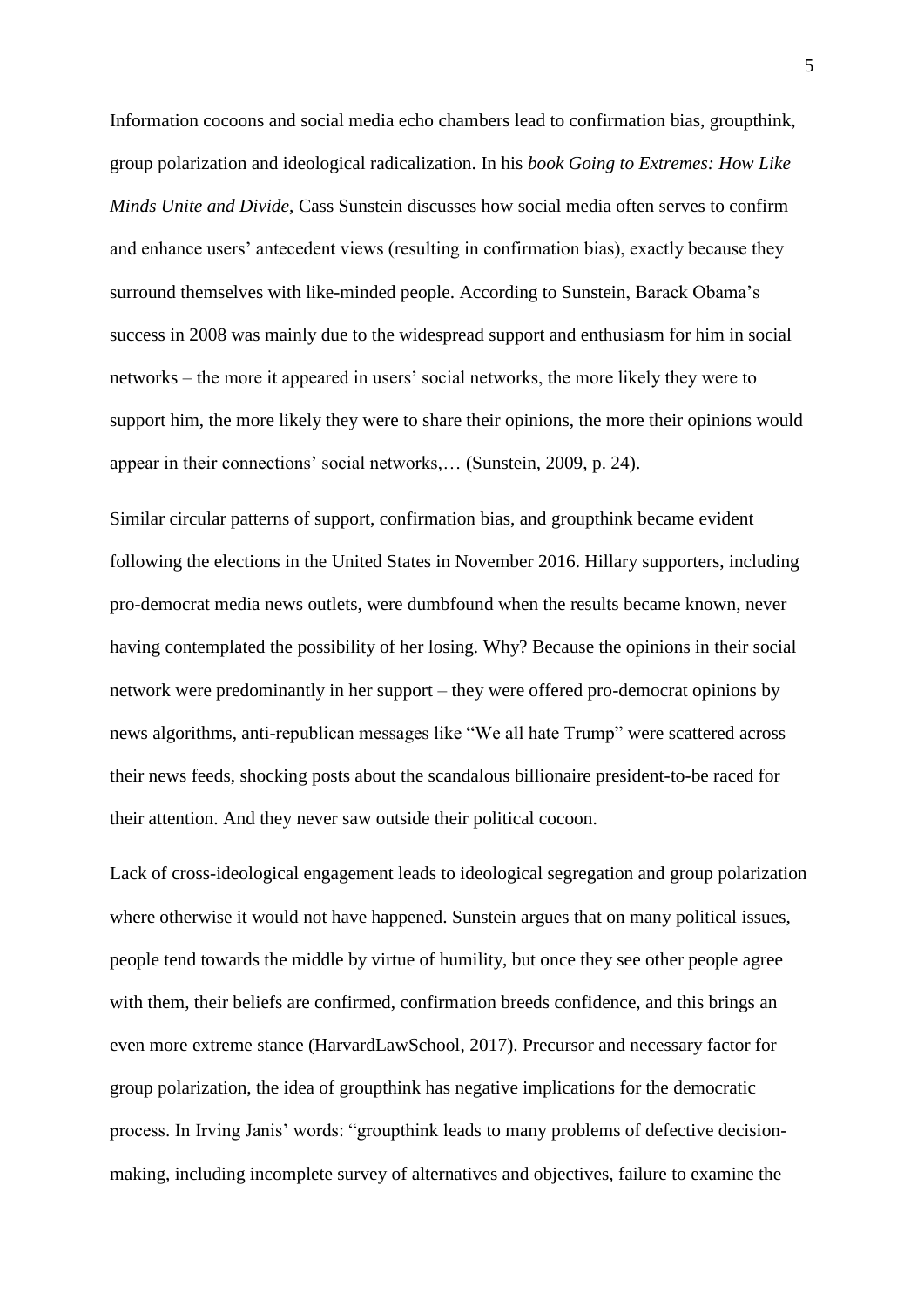risks of the preferred choice, poor information search, selective bias in processing information, and failure to assess alternatives" (as cited in Sunstein, 2009, p. 86).

Due to the political ghettos they create, social media end up spreading conspiracy theories and fake news much faster than any other medium of communication, further limiting enlightened understanding and effective participation, and influencing public agenda. On the one hand, the spread of false information impairs citizens' access to truthful and unbiased information and suppresses political activism; on the other hand, it disempowers politicians from being accountable for their actions.

This vision is exemplified by Ivan Krastev who argues that conspiracy theories "produce zombies either unwilling or too uncomfortable to challenge their political leaders." In a world where conspiracy theories are the primary basis for explaining the outcome of events, political leaders can take bad decisions and blame the "enemy" that is conspiring against them, without taking any responsibility for the outcome. In a worldview dominated by conspiracy theories, the focus is on the past, what went wrong and who is to blame, rather than on a constructive and prospective vision of the future (Krastev, 2012).

Attempts to correct for the spread of fake news and conspiracy theories have been met with mild skepticism and even outright criticism. Facebook and Google have talked about introducing new bot- or human-driven algorithms to intersect and isolate fake news, but it is very hard, bingeing on impossible, to identify a piece of news as "fake" in a social network so ideologically segregated. It will always be the case that one side will accuse the other of censorship.

To quote John Stuart Mill, "it is hardly possible to overrate the value, in the present low state of human improvement, of placing human beings in contact with persons dissimilar to themselves, and with modes of thought and action unlike those with which they are familiar…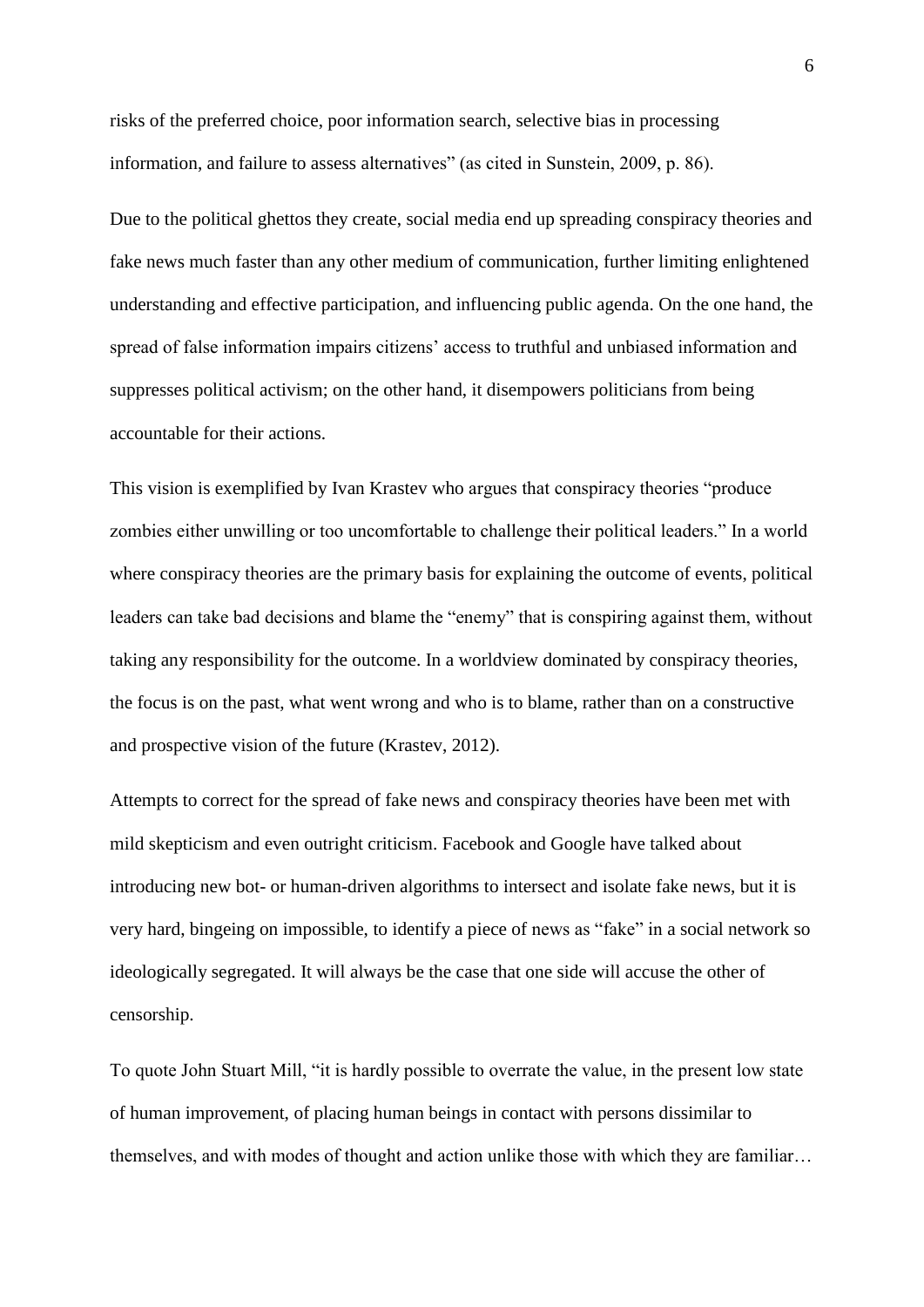Such communication has always been, and is peculiarly in the present age, one of the primary sources of progress" (as cited in HarvardLawSchool, 2017) And here is where the major distinction between the average person and the educated media user takes place. The former is perfectly satisfied with the one-sided view they are offered through their custom tailored Newsfeed and Twitter home page, they do not feel the need to step out of their comfort zone and face opinions and facts they immediately discard as false. The educated media user, however, is able to evade confirmation bias, groupthink and radicalization of opinions, because she deliberately searches for views that oppose her own, engages in discussion, and considers alternative facts and points of view. She employs the positive aspects of social media to contribute to the democratic process, whereas the average media user is suppressed by algorithms and information cocoons.

Luckily, digital technologies are already coming up with solutions to how to pop the political information bubbles we are forced in by the social media. Twitter's plug-in *FlipFeed* provides you with the opportunity to see your feed as if it were a stranger's; Chrome extension *PolitEcho* analyzes your Facebook network and visualizes your political biases; Facebook plug-in *Escape Your Bubble* shows you opposing political views and offers you news stories from the other side of the political spectrum (Hess, 2017, para 4-7).

Another positive aspect of social networks is that they give voice to the voiceless and empower civic engagement and activism. The Arab Spring, the 15-M Movement of *los indignados* in Spain, the Euromaidain, #ДАНСwithme protests in Bulgaria – social media was a powerful platform for communication and coordination for all those social movements. Few would dispute its influence on those demonstrations and political upheavals, but there do exist some criticisms.

Tsvetan Todorov sees social media and the Internet as a double-edged sword regarding its implications for democracy. On the one hand, sharing information on the social network is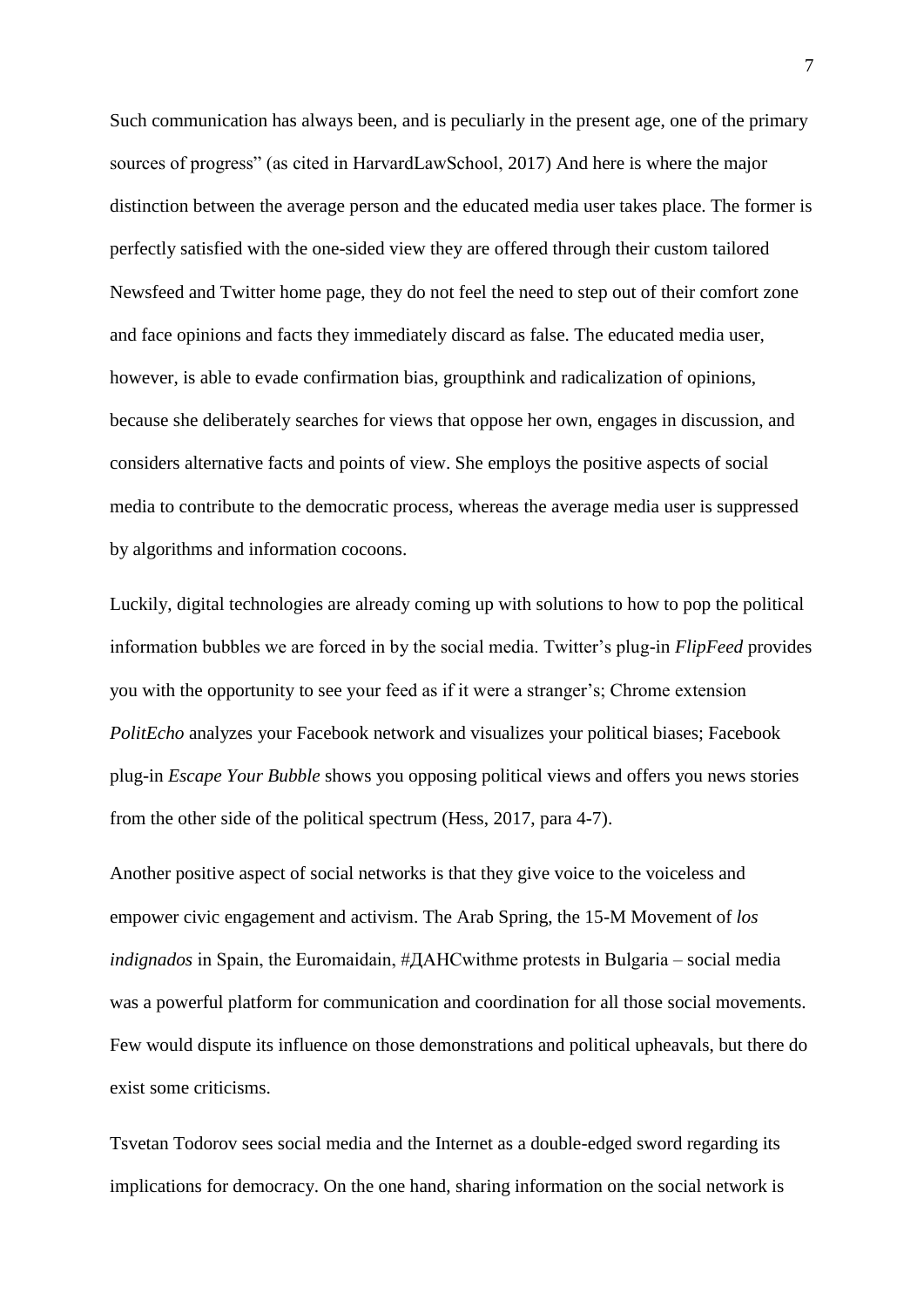free from any centralized control, facilitates political upheavals, and helps topple repressive governments like in the Near and Middle East in 2011 – something individuals by themselves would not have been able to achieve. On the other hand, however, social media can also be used for submissiveness: "if all the members of the network dutifully reflect the views of a dominant figure, the result is a strengthening of conformism, not liberation of ideas" (Todorov, 2014, p.132)

Another criticism is that social media arguably creates an age of "slacktivism" – a generation of passive, lenient activists, who show their support for social causes and political issues through hashtags, not through "real action." Moreover, since campaigns in social media are increasingly easy to implement, hashtags end up fighting for attention. Sometimes important issues end up eclipsed by more "popular" ones – such as the #DAPL hashtag, which trended for a while on Twitter following President Trump's signing of the memorandum allowing the Dakota pipeline to be built, but ended up suppressed by tweets from the Academy Awards Ceremony.

So, with passive "slacktivism" and an overwhelming amount of campaigns in the digital world, social media users end up exercising less of their civic responsibilities towards the democratic process, because they don't engage in effective participation nor have control over the agenda. They cannot see the important issue, and if they do, how much really do the changes demanded in the digital world reach the ears of those in power?

Although I seem to have painted a pretty bleak and corrosive portrait of social media and its effect on democracy, I stand assured that its manifold effect on democracy depends on how we use it. The effects of social media are boundless and we are yet to explore exactly how farreaching they could be. This is an ever-evolving and intimately connected to our lives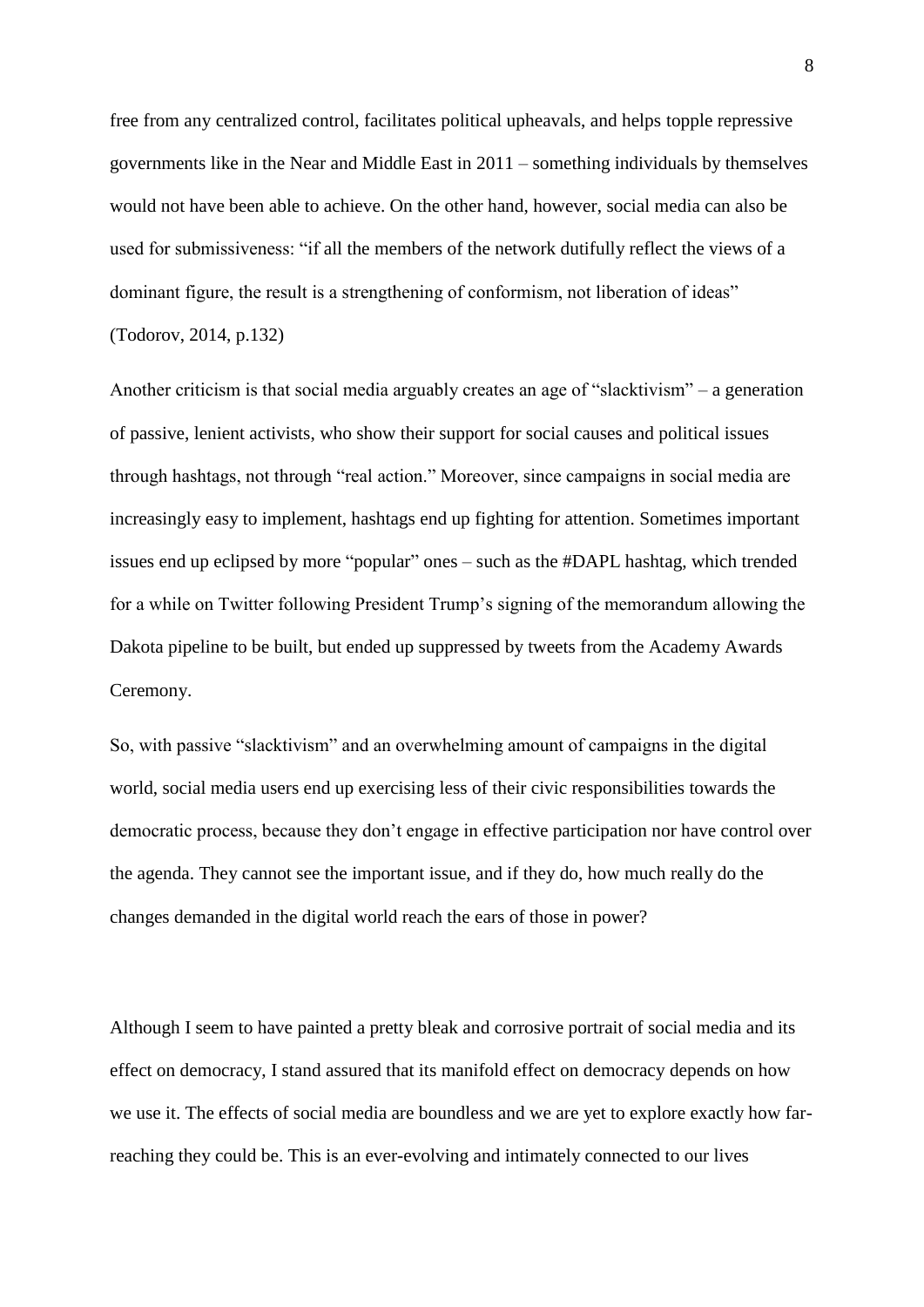medium of communication, which inevitably makes it an essential part of our daily lives in all of its aspects – social, political, and personal. How we use social media makes a whole lot of difference –an informed media consumer would not fall for the 'filter bubble' and the echo chambers social media creates, they would be skeptical towards conspiracy theories, and would seek rational and critical arguments in order to form their opinions. This would not be true for the average social media user, however, who would continue to surround themselves with like-minded people, indulge in groupthink and ideological segregation, and fall for the emotional rather than logical appeal of the news in social media, merely because it is easier like that. Nevertheless, I firmly believe that social media can pave the road to a better and allencompassing democracy so long as educated media consumers become the norm, not the exception.

Goethe has said: "There is a big shadow, where there is much light." I am a bit more optimistic than Goethe, and would interpret his saying in a slightly more hope-inspiring manner – "If there is a big shadow, there must be much light." If some aspects of social media like algorithms and the feedback loop they create are detrimental to the democratic process, there are others aspects that offset the balance. Despite its flaws, social media is a powerful platform for debate and freedom of expression, and there must be many others, maybe yet unexplored and unexploited positive aspects. It is our choice whether we want to stay in the shadow or rejoice in the light.